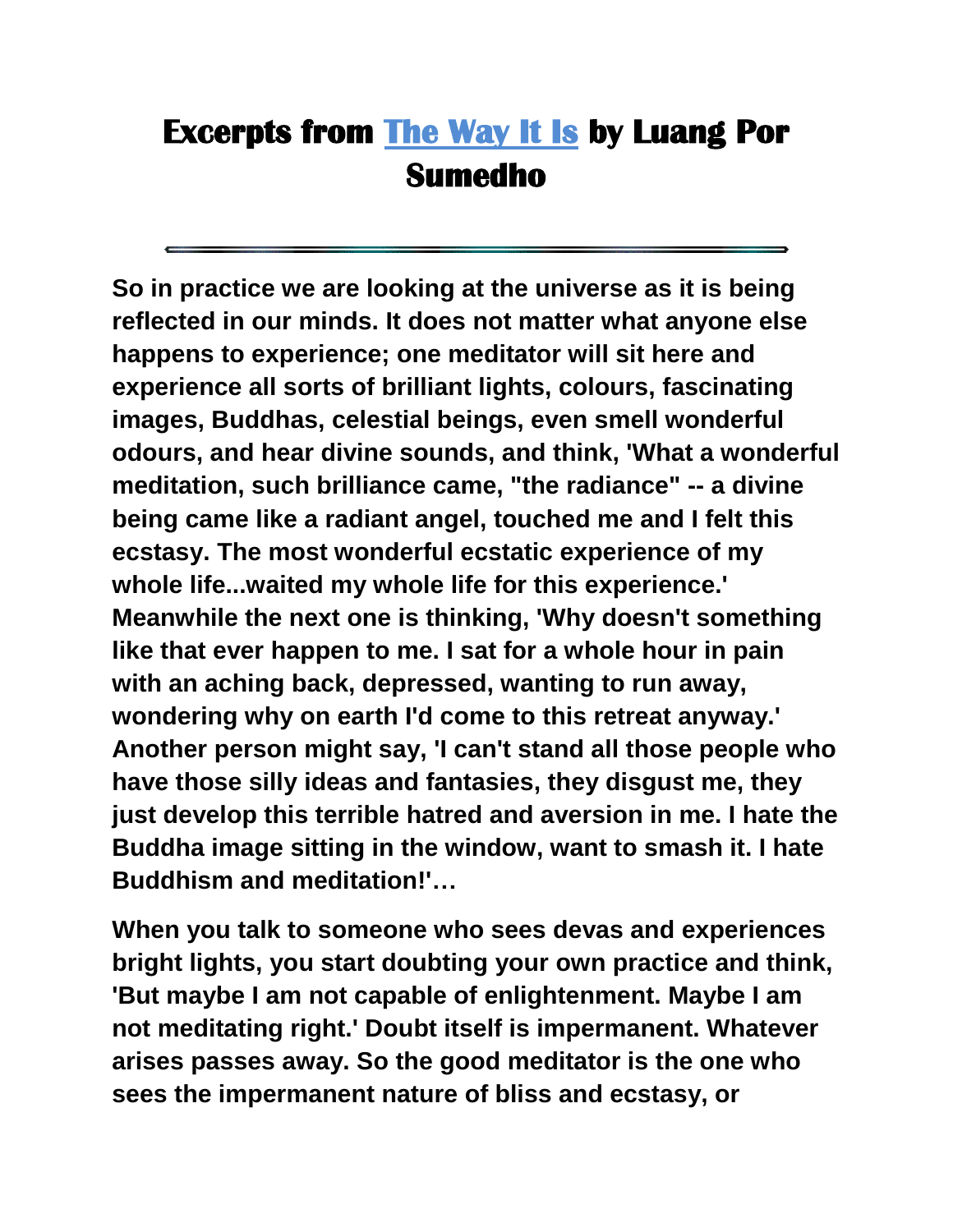**experiences dullness, experiences anger, hatred and aversion, and reflects on the impermanent nature of those qualities, when sitting, walking or lying down.**

**As you calm down you can experience the sound of silence in the mind. You hear it as a kind of high frequency sound, a ringing sound that's always there. It is just normally never noticed. Now when you begin to hear that sound of silence, it's a sign of emptiness - of silence of the mind. It's something you can always turn to. As you concentrate on it and turn to it, it can make you quite peaceful, blissful. Meditating on that, you have a way of letting the conditions of the mind cease without just supressing them with another condition. Otherwise you just end up putting one condition over another.** 

**This process is what is meant by making 'kamma'. For example, if you're feeling angry, then you start thinking of something else to get away from the anger. This is just putting one condition on top of another. You don't like what is going on over here, so you look over there, you just run away. But if you have a way of turning from conditioned phenomena to the unconditioned, then there is no kind of kamma being made, and the conditioned habits can fade away and cease. It's like a 'safety hatch' in the mind, the way out, so your kammic formations, (sankharas), have an exit, a way of flowing away instead of re-creating themselves.** 

**One problem with meditation is that many people find it boring. People get bored with emptiness. They want to fill up emptiness with something. So recognise that even when the mind is quite empty, the desires and habits are still there, and they will come and want to do something interesting. You have to be patient, willing to turn away from boredom**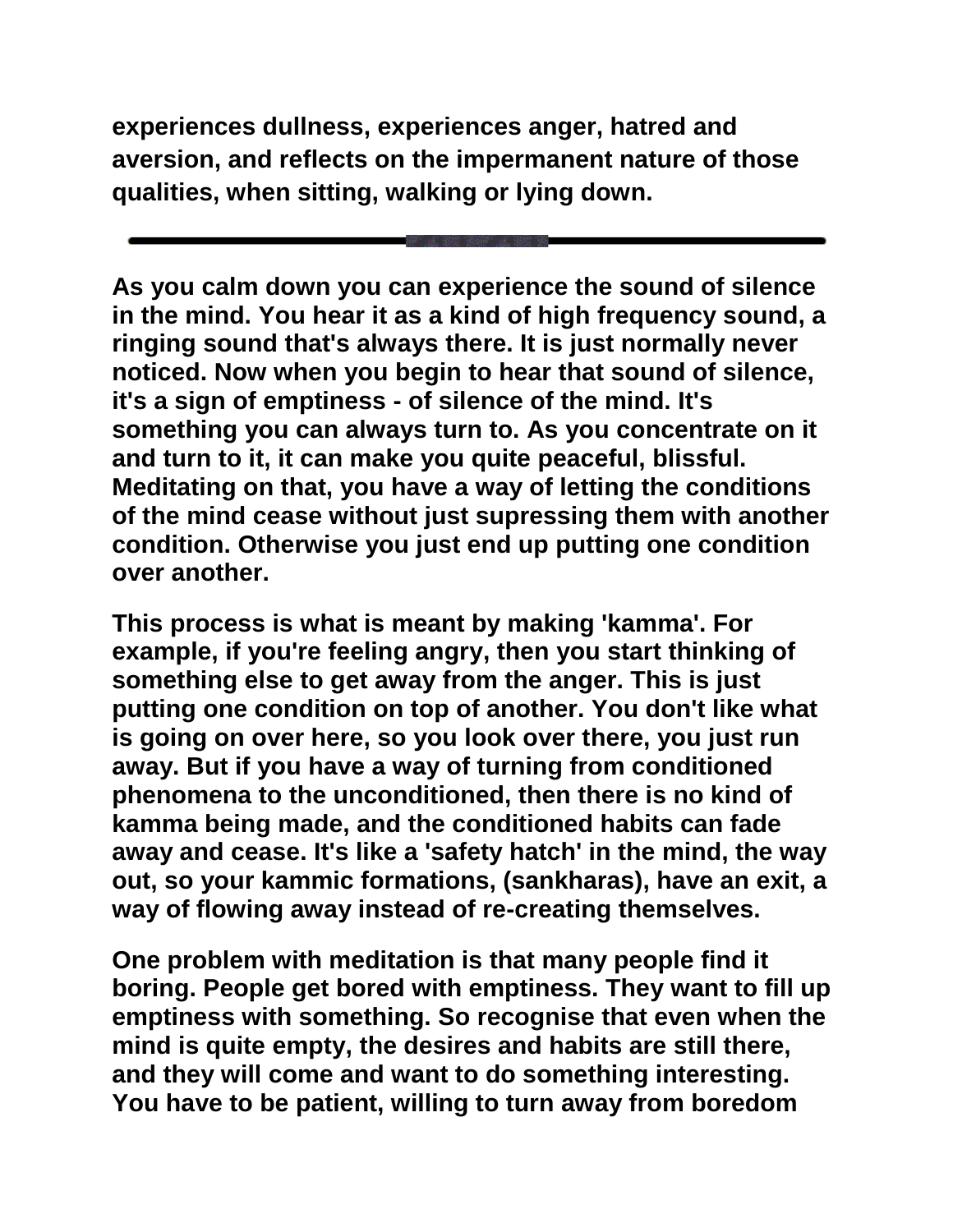**and from the desire to do something interesting and be content with the emptiness of the sound of silence. And you have to be quite determined in turning towards it.** 

**But when you begin to listen and understand the mind better it's a very realisable possibility for all of us. After many years of practice, gross kammic formations fade away, while the more subtle ones also start to fade away. The mind becomes increasingly more empty and clear. But it takes a lot of patience, endurance and willingness to keep practising under all conditions, and to let go even of one's most treasured little habits.** 

**One can believe that the sound of silence is something, or that it is an attainment. Yet, it is not a matter of having attained anything, but of wisely reflecting on what you experience. The way to reflect is that anything that comes goes; and the practice is one of knowing things as they are.** 

**I'm not giving you any kind of identity - there is nothing to attach to. Some people want to know, when they hear that sound, 'Is that stream entry?' or 'Do we have a soul?' We are so attached to the concepts. All we can know is that we want to know something, we want to have a label for our 'self'. If there is a doubt about something, doubt arises and then there is desire for something. But the practice is one of letting go. We keep with what is, recognising conditions as conditions and the unconditioned as the unconditioned. It's as simple as that.** 

**Even religious aspiration is seen as a condition! It doesn't mean that you shouldn't aspire, but it just means that you should recognise aspiration in itself as being limited. And emptiness is not-self either - attachment to the idea of emptiness is also attachment. Let go of that! The practice then becomes one of turning away from conditioned**